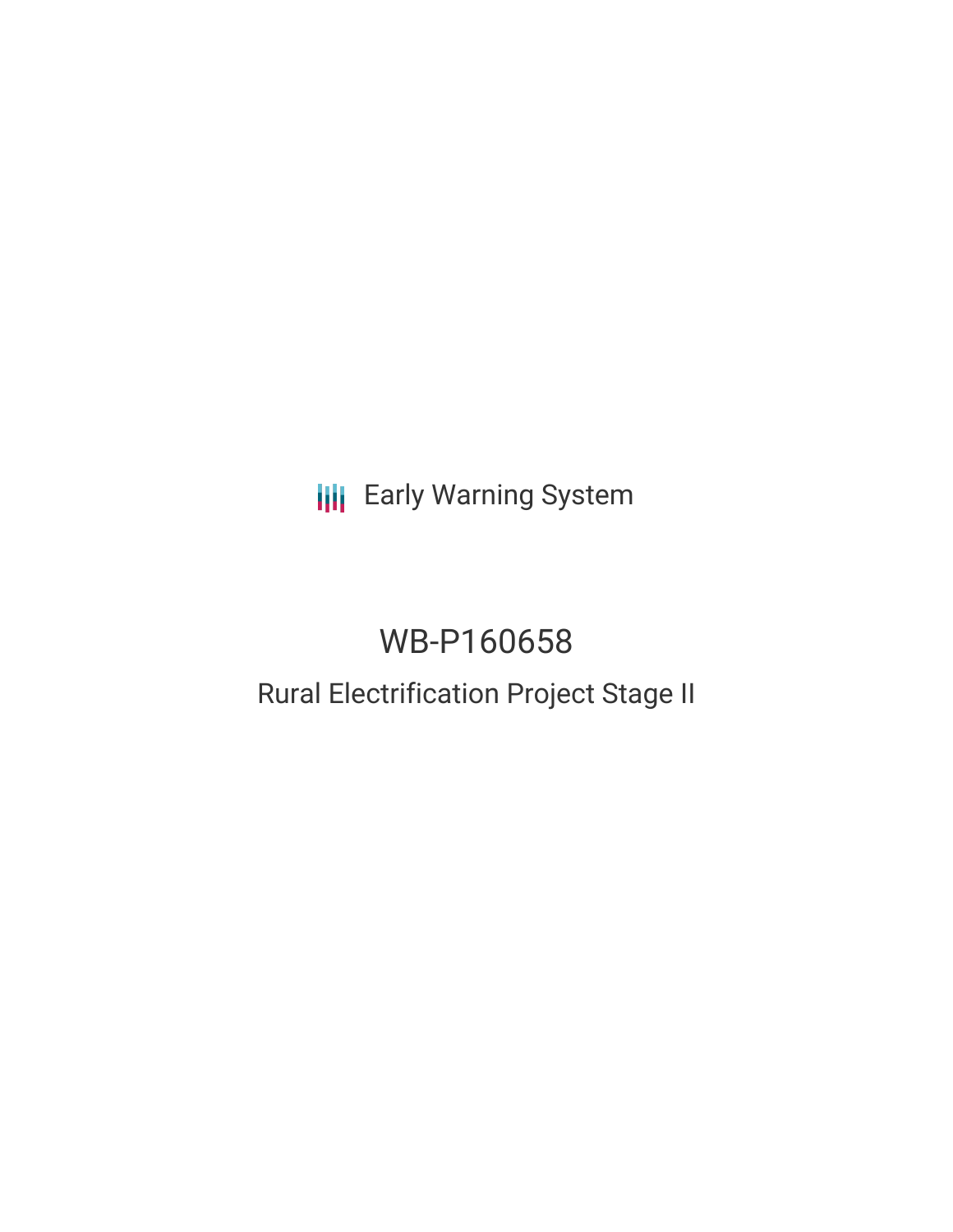

#### **Quick Facts**

| <b>Countries</b>               | Vanuatu                                                                                      |
|--------------------------------|----------------------------------------------------------------------------------------------|
| <b>Financial Institutions</b>  | World Bank (WB)                                                                              |
| <b>Status</b>                  | Approved                                                                                     |
| <b>Bank Risk Rating</b>        | B                                                                                            |
| <b>Voting Date</b>             | 2017-05-31                                                                                   |
| <b>Borrower</b>                | Ministry of Finance and Economic Management, Ministry of Climate Change and Natural Disaster |
| <b>Sectors</b>                 | Energy                                                                                       |
| <b>Investment Type(s)</b>      | Loan                                                                                         |
| <b>Investment Amount (USD)</b> | $$4.00$ million                                                                              |
| <b>Loan Amount (USD)</b>       | $$4.00$ million                                                                              |
| <b>Project Cost (USD)</b>      | $$14.17$ million                                                                             |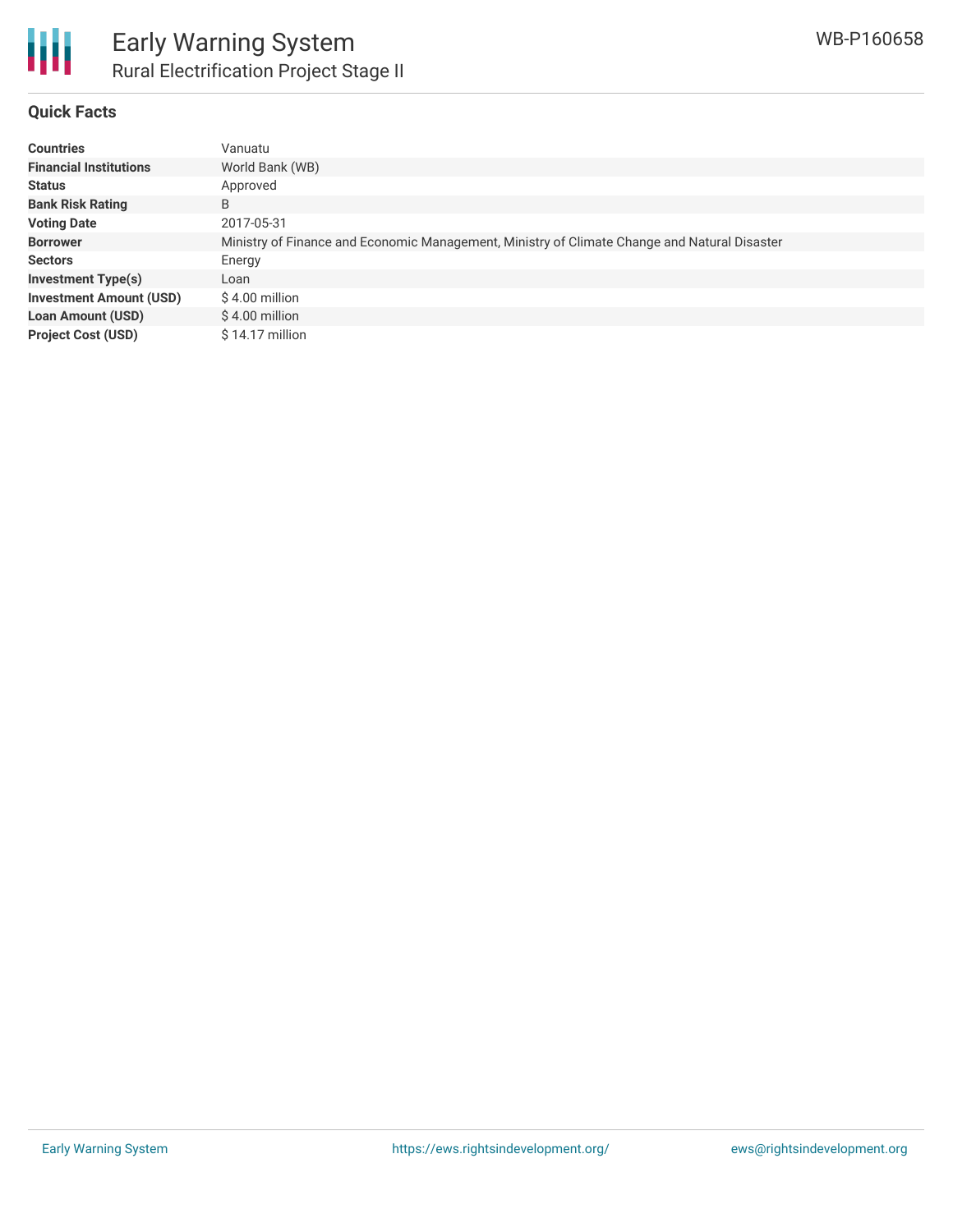

### **Project Description**

According to World Bank website, The objective of the Second Rural Electrification Project Stage Project is to support increased penetration of renewable energy and increased access to electricity services in the dispersed off-grid areas of Vanuatu. There are three components to the project:

Component 1. Provision of solar home systems and micro grids systems in rural areas of Vanuatu. This component will support expansion of access to reliable electricity service in rural Vanuatu through SHS and micro grid configurations where mini grid configurations are unlikely to be economically viable and which are not earmarked for mini grids under this or other donor or government projects or are the least cost solution. SHS and micro grids will be available to rural households and public institutions. This component will target approximately 37 public institutions and 8,400 rural households, which equates to approximately 42,000 people.

Component 2. Construction of Mini Grids systems in rural areas of Vanuatu. This component will support the expansion of access to reliable electricity services for rural communities through support for the design, supply, installation and commissioning of mini grid systems. The project will finance the construction of five mini grids, based on initial cost estimates.

Component 3.Technical assistance and project management. This component addresses three key areas of the project, the first focusing on the vendor registration model for Component one, the second focusing on owners' engineer for component two and the third focusing on project management.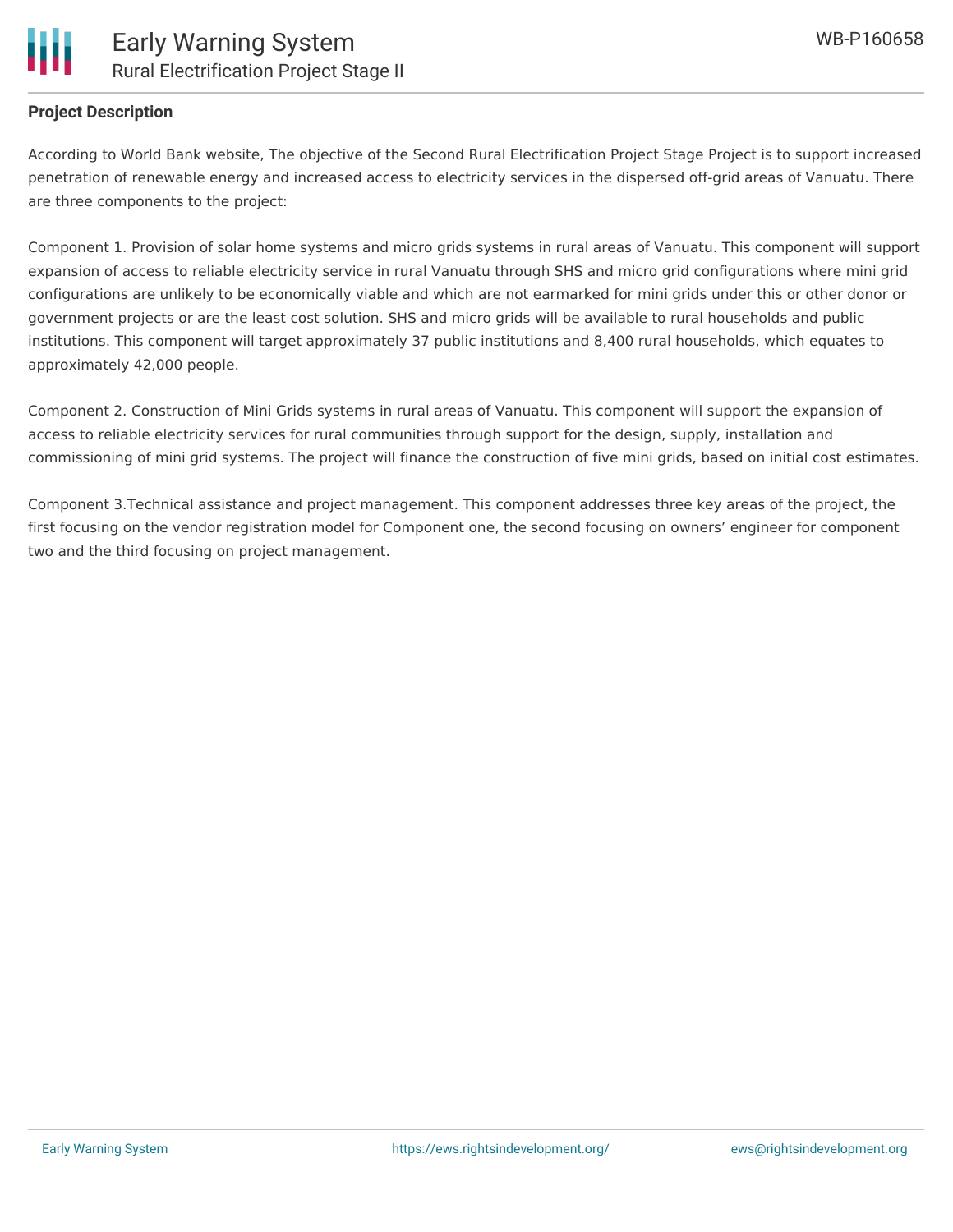

## **Investment Description**

World Bank (WB)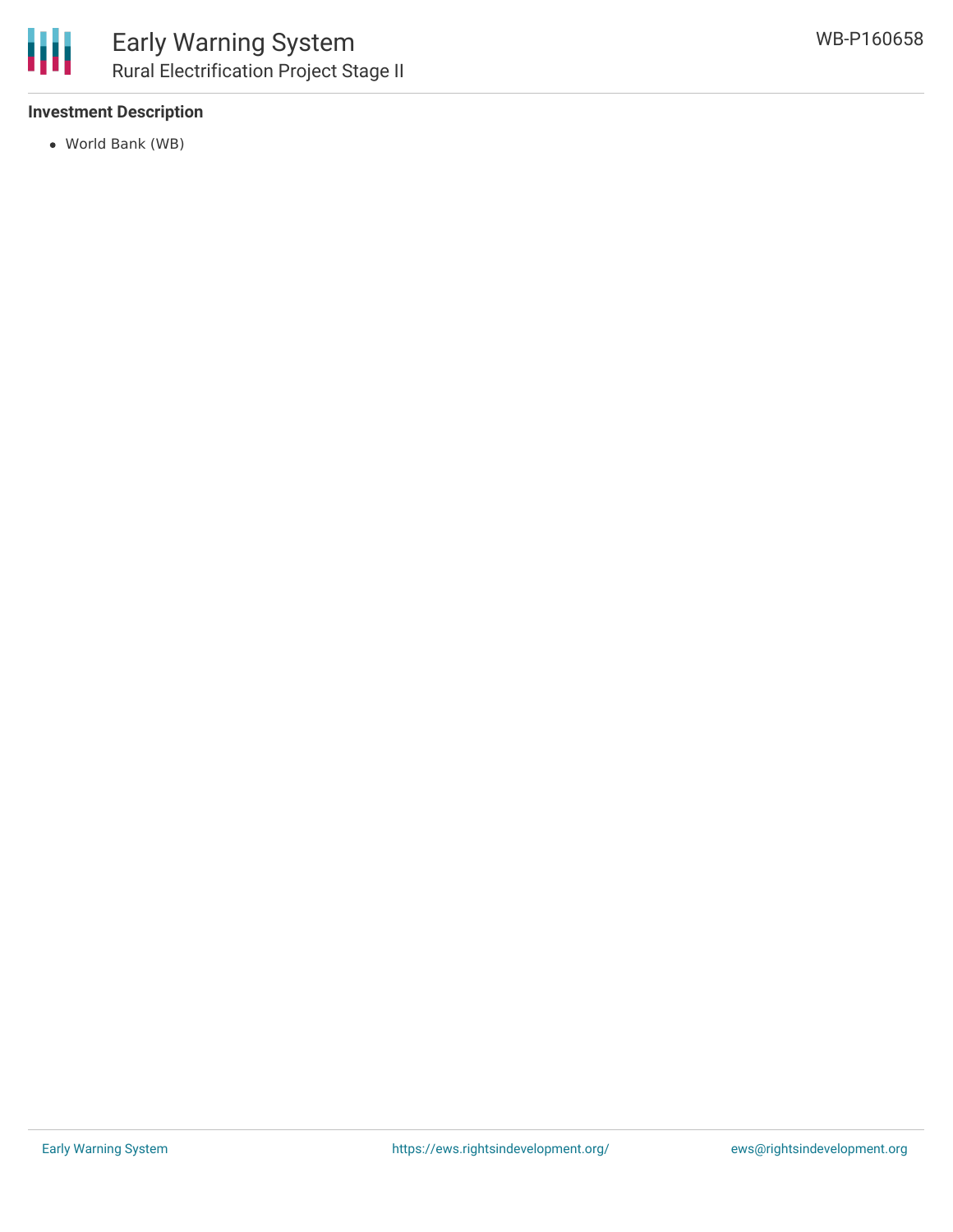

### **Contact Information**

Team Leader: Kamleshwar Prasad Khelawan Senior Energy Specialist, World Bank No contact information provided at the time of disclosure.

Borrower/Client/Recipient: Ministry of Finance and Economic Management Letlet August, Director General Email Address: laugust@vanuatu.gov.vu

Implementing Agencies: Department of Energy, Ministry of Climate Change and Natural Disaster Antony Garae, Director Email Address: gantony@vanuatu.gov.vu

ACCOUNTABILITY MECHANISM OF WORLD BANK

The World Bank Inspection Panel is the independent complaint mechanism and fact-finding body for people who believe they are likely to be, or have been, adversely affected by a World Bank-financed project. If you submit a complaint to the Inspection Panel, they may investigate to assess whether the World Bank is following its own policies and procedures for preventing harm to people or the environment. You can contact the Inspection Panel or submit a complaint by emailing ipanel@worldbank.org. You can learn more about the Inspection Panel and how to file a complaint at: http://ewebapps.worldbank.org/apps/ip/Pages/Home.aspx.